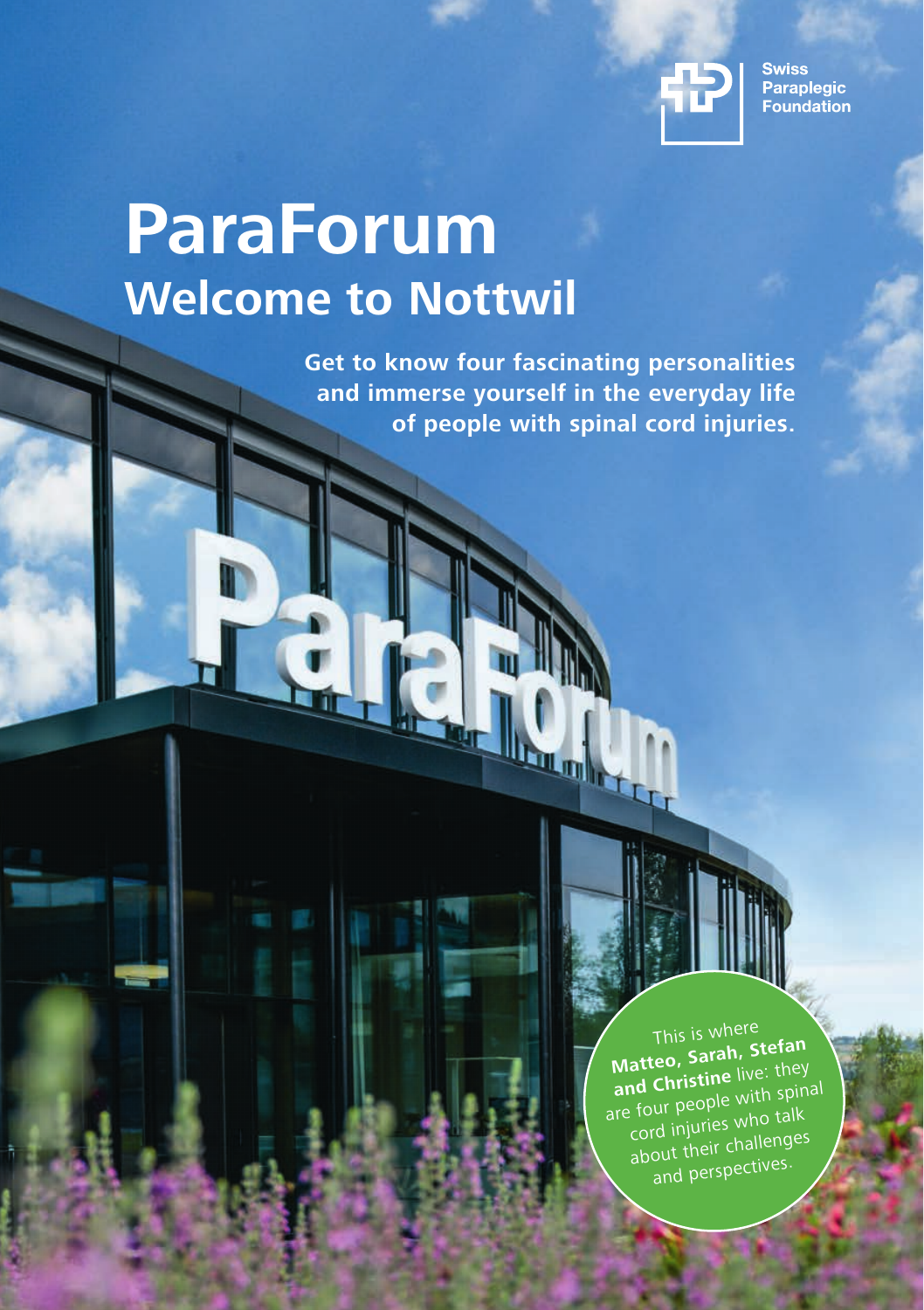## **Apartment layout**

**A Stefan's room** 41 years old, has tetraplegia, spinal cord injury at shoulder level, wheelchair user with limited use of arms and hands following a traffic accident on his bicycle.

**Main topics: professional career as somebody with tetraplegia, stress and its consequences, pain and pressure sores, planning trips.**

## **B Sarah's room**

32 years old, has paraplegia, spinal cord injury at stomach level, wheelchair user after falling over a tree trunk when hiking. **Main topics: accident and rescue, sense** 

**of self-worth, pregnancy and motherhood as a wheelchair user.**

## **1 Entrance / Cloakroom of apartment** Matteo, Sarah, Stefan, and Christine welcome you to their shared apartment.

## **2 Morning routine and personal hygiene**

Everything takes much longer now and is in part only possible with help from other people. Bladder and bowel emptying needs to be planned every day. Thorough skin checks for areas of pressure due to the threat



of pressure sores, which are one of the most common reasons for hospital admissions.

## **3 Kitchen, food**

Special construction considerations for wheelchair users, nutritional guidelines, trying out a wheelchair.

## **4 Pain**

Image gallery with facets of chronic pain. This is one of the most drastic impairments for people with spinal cord injuries.

**5 Inclusion, humour, reading material**

Family, profession, leisure, society: using knowledge and awareness to break down psychological barriers and deal with pitfalls. Matteo, Sarah, Stefan and Christine give examples. Is it OK to make jokes about wheelchair users? People with spinal cord injuries may; they introduce us to their sense of humour, which is gallows humour at

times. Sit down and browse through a small selection of books on the topic of spinal cord injury: specialist books and entertaining literature.

## **6 Physical training using the hand bike**

Try it out for yourself: sit on a hand bike and ride a few virtual laps.

## **7 Spine, spinal cord, and spinal cord injury**

A 3D animation, which can be adjusted in terms of spinal cord injury level, shows some of the key effects on the body of spinal cord injuries.

## **8 Look through the keyhole**

What actually happens in the operating theatre? And what goes on in rehabilitation therapy? How does a person with tetraplegia and paralysed fingers use a mobile

## **C Matteo's room**

17 years old, has paraplegia, spinal cord injury at chest level, wheelchair user after a high-speed sporting accident when biking downhill. **Main topics: professional training, leisure time and action, separation from his parents, and first love.**

## **D Christine's room**

68 years old, has tetraplegia, spinal cord injury at neck level, electric wheelchair user, severe impairment to arms and hands, following a disease with bleeding into her spinal cord. **Main topics: from utter independence to complete dependence, meaning of life, painting with limited hand function.**

phone or a computer? How can a person with a spinal cord injury get dressed? How can a person with a spinal cord injury transfer his or her paralysed body from bed to wheelchair? Can wheelchair users do sport? They can – and incredibly well!

## **9 Exit/ Terrace**

Thank you for your visit and your solidarity. Good-bye!